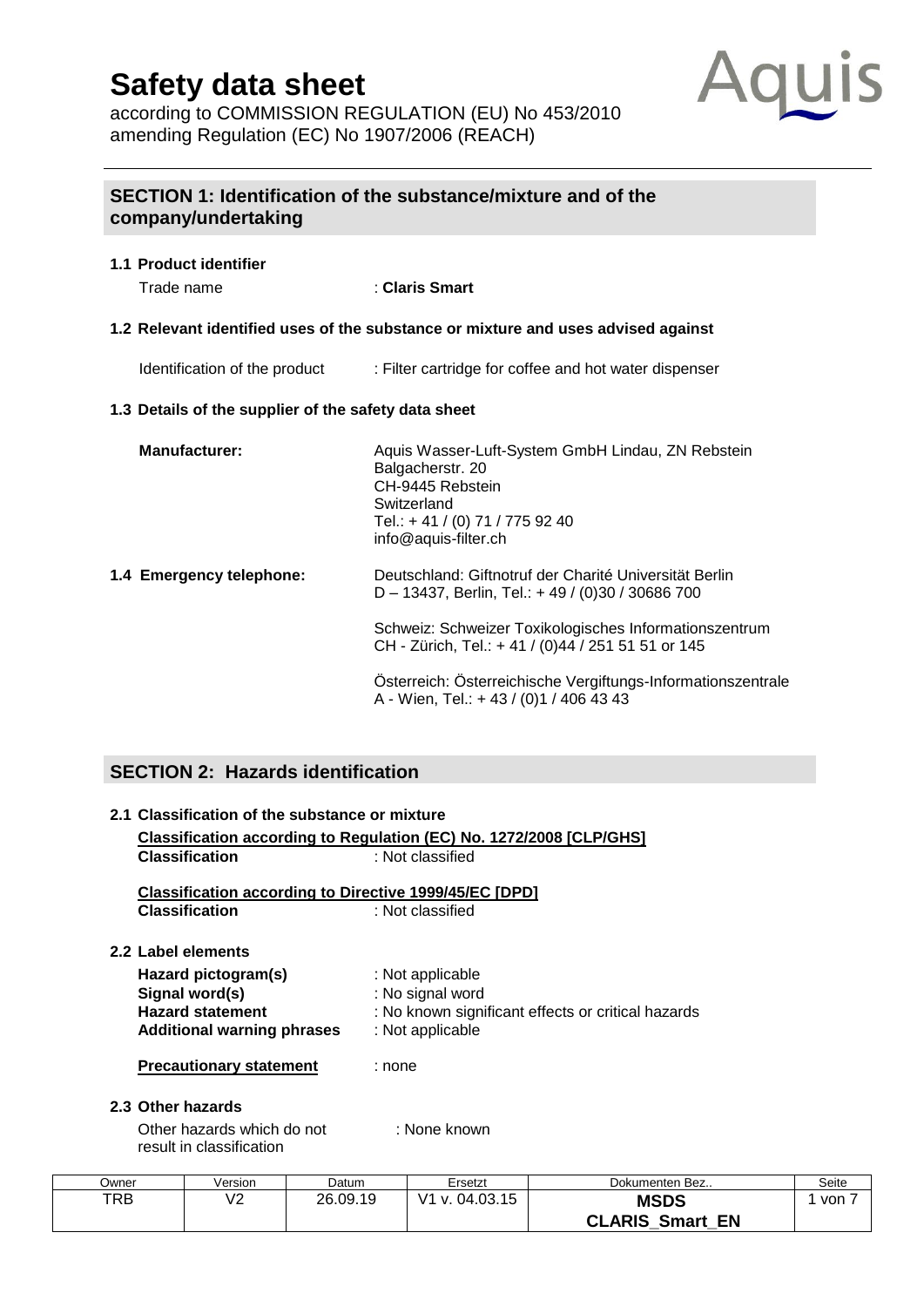according to COMMISSION REGULATION (EU) No 453/2010 amending Regulation (EC) No 1907/2006 (REACH)



#### **SECTION 3: Composition/Information on ingredients**

| <b>Product definition</b>        | : article under REACH Art. 3 (3)                                                                                     |
|----------------------------------|----------------------------------------------------------------------------------------------------------------------|
| chemical characteristics         | : light acid granulate, activated carbon, plastic housing                                                            |
| ingredients accord. EU-reference | : modified acrylic-copolymer with carboxylate groups in Na/H-<br>form, activated carbon, silver, water, polypropylen |
| dangerous ingredients            | : none                                                                                                               |

This product do not contain substances presenting a health or environmental hazard according to the definiton of the Directive 67/548/EWG nor substances with [collaborative](http://dict.leo.org/se?lp=ende&p=/Mn4k.&search=collaborative) accepted exposure values in concentrations bigger or the same as the specified concentrations described in the Directive 99/45/EG.

#### **SECTION 4: First aid measures**

#### **4.1 Description of first aid measures**

| generell information                     | : none                                                 |
|------------------------------------------|--------------------------------------------------------|
| skin contact                             | : It is recommended to wash hands and skin with water. |
| eye contact                              | : Rinse eyes with plenty of water.                     |
| Ingestion                                | : Rinse mouth and drink plenty of water afterwards.    |
| speciall information for the doctor      | : none                                                 |
| special means<br>for first aid necessary | : none                                                 |
| supplementary information                | : none                                                 |

#### **4.2 Most important symptoms and effects, both acute and delayed**

See section 11 for detailed information

#### **4.3 Indication of any immediate medical attention and special treatment needed**  See section 11 for detailed information

#### **SECTION 5: Fire-fighting measures**

#### **5.1 Extinguishing media**

suitable extinguishing media : All common extinguishing media (product itself doesn't burn). Adjust extinguishing measures to surrounding fire.

extinguishing media which must not : none be used for safety reasons:

| ⊃wner | Version          | Datum    | Ersetzt        | Dokumenten Bez         | Seite |
|-------|------------------|----------|----------------|------------------------|-------|
| TRB   | $\sqrt{2}$<br>៴∠ | 26.09.19 | V1 v. 04.03.15 | <b>MSDS</b>            | von   |
|       |                  |          |                | <b>CLARIS Smart EN</b> |       |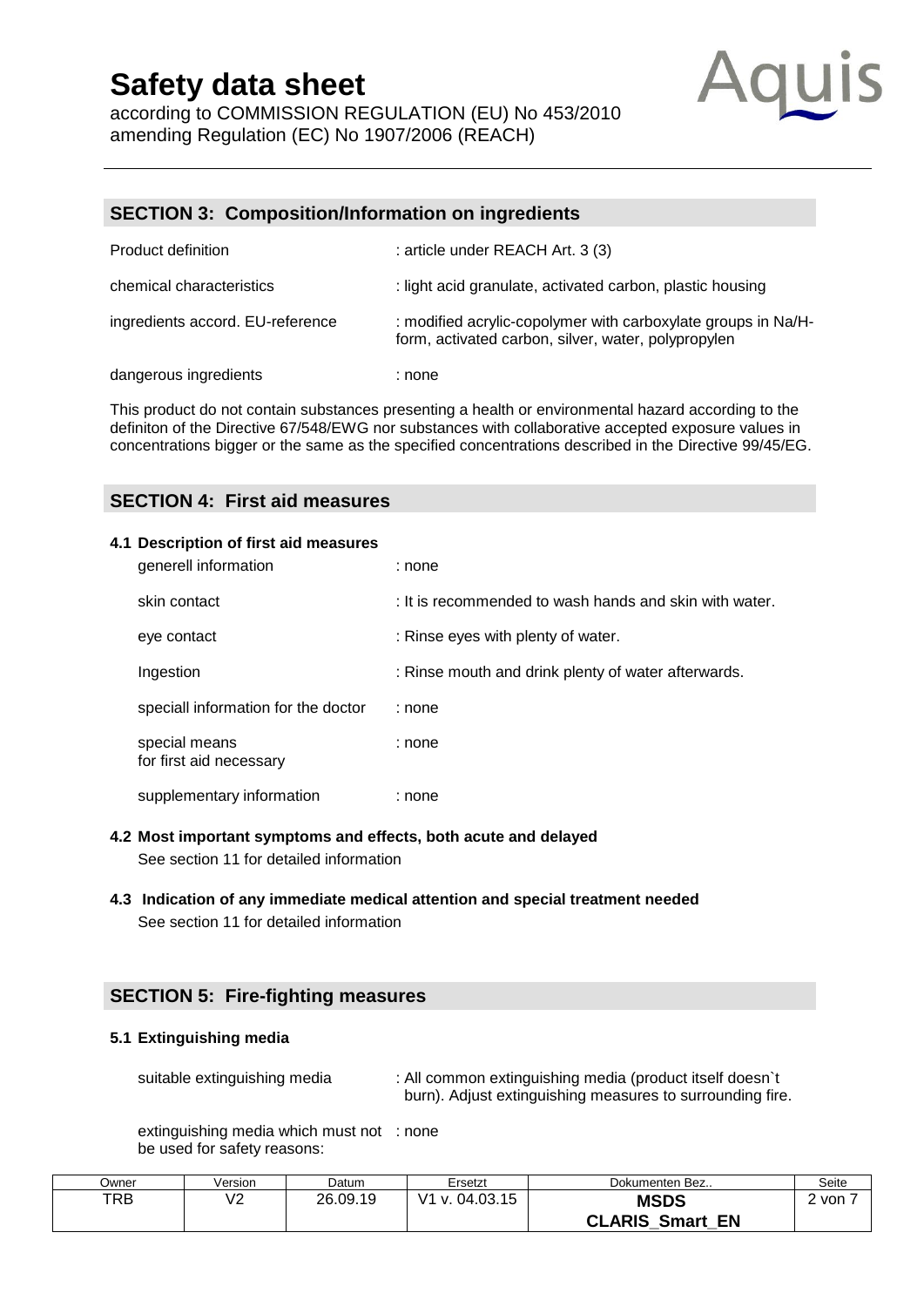according to COMMISSION REGULATION (EU) No 453/2010 amending Regulation (EC) No 1907/2006 (REACH)



| 5.2 Special hazards arising from the substance or mixture                                             |                                                                               |
|-------------------------------------------------------------------------------------------------------|-------------------------------------------------------------------------------|
| special exposure hazards arising<br>from the substance, its combustion<br>residues or resulting gases | : none                                                                        |
| 5.3 Advice for firefighters                                                                           |                                                                               |
| special protective equipment for : Protect body, face and hands.<br>fire-fighters                     |                                                                               |
| <b>SECTION 6: Accidental release measures</b>                                                         |                                                                               |
|                                                                                                       |                                                                               |
|                                                                                                       | 6.1 Personal precautions, protective equipment and emergency procedures       |
| personal precautions                                                                                  | : slip hazard (dispose material)                                              |
| <b>6.2 Environmental precautions</b>                                                                  |                                                                               |
| environmental precautions                                                                             | : none                                                                        |
| 6.3 Methods and material for containment and cleaning up                                              |                                                                               |
| Absorb or sweep up material and dispose of according                                                  |                                                                               |
| 6.4 Reference to other sections                                                                       | : see section 1 for contact information in emergency                          |
|                                                                                                       | See section 8 for information on appropriate personal<br>protective equipment |

### **SECTION 7: Handling and storage:**

#### **7.1 Precautions for safe handling**

| Handling | : When utilisation is appropriate there are |
|----------|---------------------------------------------|
|          | no special measures needed.                 |

#### **7.2 Conditions for safe storage, including any incompatibilities**

| Storage               | : Hold sac closed until usage.                                                            |
|-----------------------|-------------------------------------------------------------------------------------------|
|                       | Safe against humidity, water, direct insolation and high<br>temperatures (40°C and more). |
| 3 Specific end use(s) |                                                                                           |

See section 13 for additional waste treatment

### **7.3 Specific end use(s)**

Recommendations : Not available Industrial sector specific solutions

| Owner | √ersion | Datum    | Ersetzt                   | Dokumenten Bez            | Seite |
|-------|---------|----------|---------------------------|---------------------------|-------|
| TRB   | V2      | 26.09.19 | ۷1<br>$\sqrt{0.04.03.15}$ | <b>MSDS</b>               | 3 von |
|       |         |          |                           | <b>CLARIS Smart</b><br>EN |       |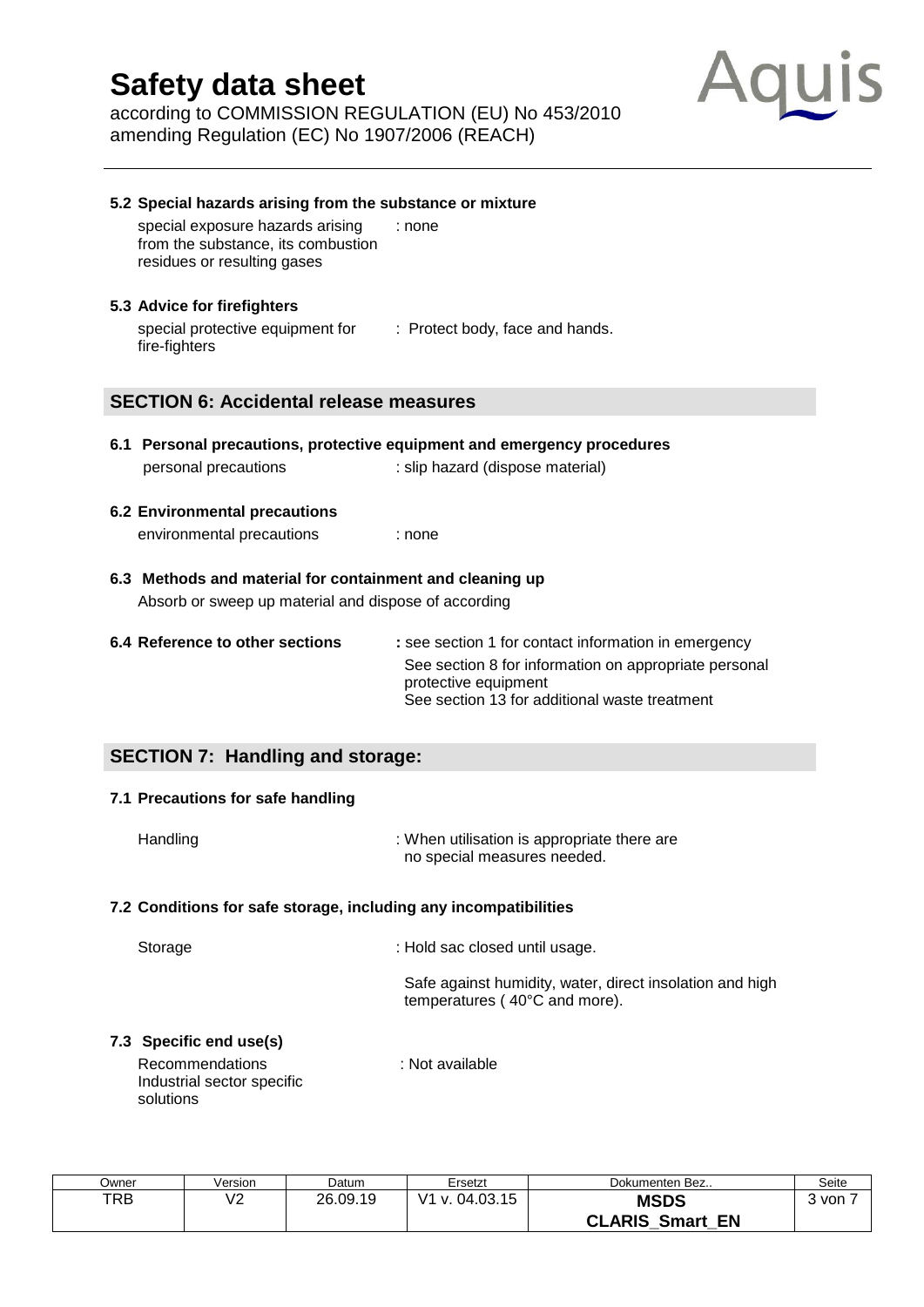according to COMMISSION REGULATION (EU) No 453/2010 amending Regulation (EC) No 1907/2006 (REACH)



#### **SECTION 8: Exposure control/personal protection**

| 8.1 Control parameters<br>Exposure limit values                             | : None                        |
|-----------------------------------------------------------------------------|-------------------------------|
| 8.2 Exposure controls                                                       |                               |
| additional information for the<br>composition of technical<br>installations | : No special measures needed. |
| constituent substance with<br>occupational limits to contoll                | : none                        |
| personal protection                                                         | : none                        |

### **SECTION 9: Physical and chemical properties**

#### **9.1 Information on basic physical and chemical properties**

| Form                 | : granulate (mix)         |
|----------------------|---------------------------|
| Color                | : beige/black             |
| Odour                | ٠.                        |
| flashpoint           | : not applicable          |
| ignition temperature | : not applicable          |
| explosion limit      | : not applicable          |
| density              | : -                       |
| apparent weight      | t -                       |
| viscosity            | t -                       |
| solubility in water  | : insoluble               |
| pH (20°C), 12°dH     | : 2,2 $g/l$ : approx. 6,0 |

#### **9.2 Other information**

No additional information

#### **SECTION 10: Stability and reactivity**

| 10.1 Reactivity |  |
|-----------------|--|
|                 |  |

**10.1 Reactivity** : No specific test data to reactivity available for this product

**10.2 Chemical stability** : The product is stable

- **10.3 Possibility of** 
	-
	- **hazardous reactions** : Under normal conditions of storage and use , hazardous reactions will not occur

| Dwner | Version | Datum    | Ersetzt        | Dokumenten Bez                        | Seite |
|-------|---------|----------|----------------|---------------------------------------|-------|
| TRB   | V2      | 26.09.19 | V1 v. 04.03.15 | <b>MSDS</b><br><b>CLARIS Smart EN</b> | von   |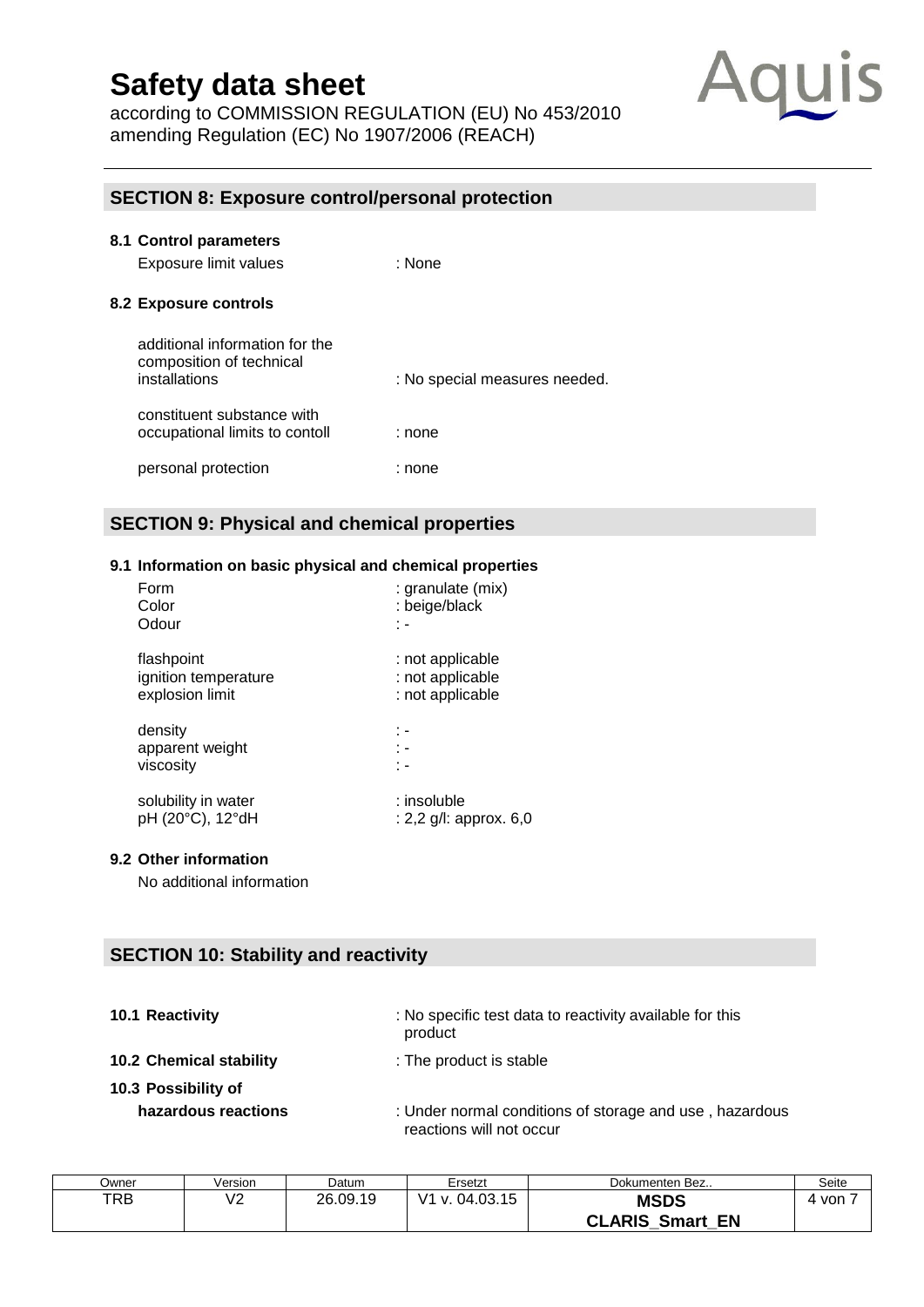according to COMMISSION REGULATION (EU) No 453/2010 amending Regulation (EC) No 1907/2006 (REACH)



| 10.4 conditions to avoid                                   | : No degradation when appliance is conventional. |  |  |
|------------------------------------------------------------|--------------------------------------------------|--|--|
| 10.5 materials to avoid                                    | : Not to mix with strong oxidizing acids.        |  |  |
| 10.6 hazardous decomposition<br>products                   | : None, when appliance is conventional.          |  |  |
| <b>SECTION 11: Toxicological information</b>               |                                                  |  |  |
| 11.1 Information on toxicological effects<br>Not available |                                                  |  |  |

#### **SECTION 12: Ecological information**

| 12.1 Toxicity             |                 |
|---------------------------|-----------------|
| <b>Conclusion/Summary</b> | : Not available |

#### **12.2 Persistance and degradability**

| <b>Conclusion/Summary</b> | : Not available |
|---------------------------|-----------------|
|---------------------------|-----------------|

#### **12.3 Bioaccumulative potential**: Not available

#### **12.4 Mobility in soil Soil/water partition Coefficient (K**<sub>OC</sub>) : Not available

# **12.5 Results of PBT and vPvB assessment**

| <b>PBT</b>  | : Not applicable |
|-------------|------------------|
| <b>vPvB</b> | : Not applicable |

#### **12.6 Other adverse effects** : None

The function of public [sewage](http://dict.leo.org/se?lp=ende&p=/Mn4k.&search=sewage) [treatment](http://dict.leo.org/se?lp=ende&p=/Mn4k.&search=treatment) [plants](http://dict.leo.org/se?lp=ende&p=/Mn4k.&search=plants) will not get affected, not even by a bigger quantity. The product is biologicaly inert and not [degradable.](http://dict.leo.org/se?lp=ende&p=/Mn4k.&search=bio-degradable) The product is not water-endangered.

#### **SECTION 13: Disposal considerations**

#### **13.1 Waste treatment methods**

[Adequate](http://dict.leo.org/se?lp=ende&p=/Mn4k.&search=adequate) [and](http://dict.leo.org/se?lp=ende&p=/Mn4k.&search=and) [orderly](http://dict.leo.org/se?lp=ende&p=/Mn4k.&search=orderly) obliteration at the responsible department.

Waste key numbers:

19 00 00 wastes from waste management facilities, off-site waste water treatment plants and the preparation of water intended for human consumption and water for industrial use 19 09 00 wastes from the preparation of water intended for human consumption or water for industrial use

| Jwner | Version   | Datum    | Ersetzt        | Dokumenten Bez                           | Seite |
|-------|-----------|----------|----------------|------------------------------------------|-------|
| TRB   | 10<br>v 4 | 26.09.19 | V1 v. 04.03.15 | <b>MSDS</b><br><b>CLARIS Smart</b><br>EN | von   |
|       |           |          |                |                                          |       |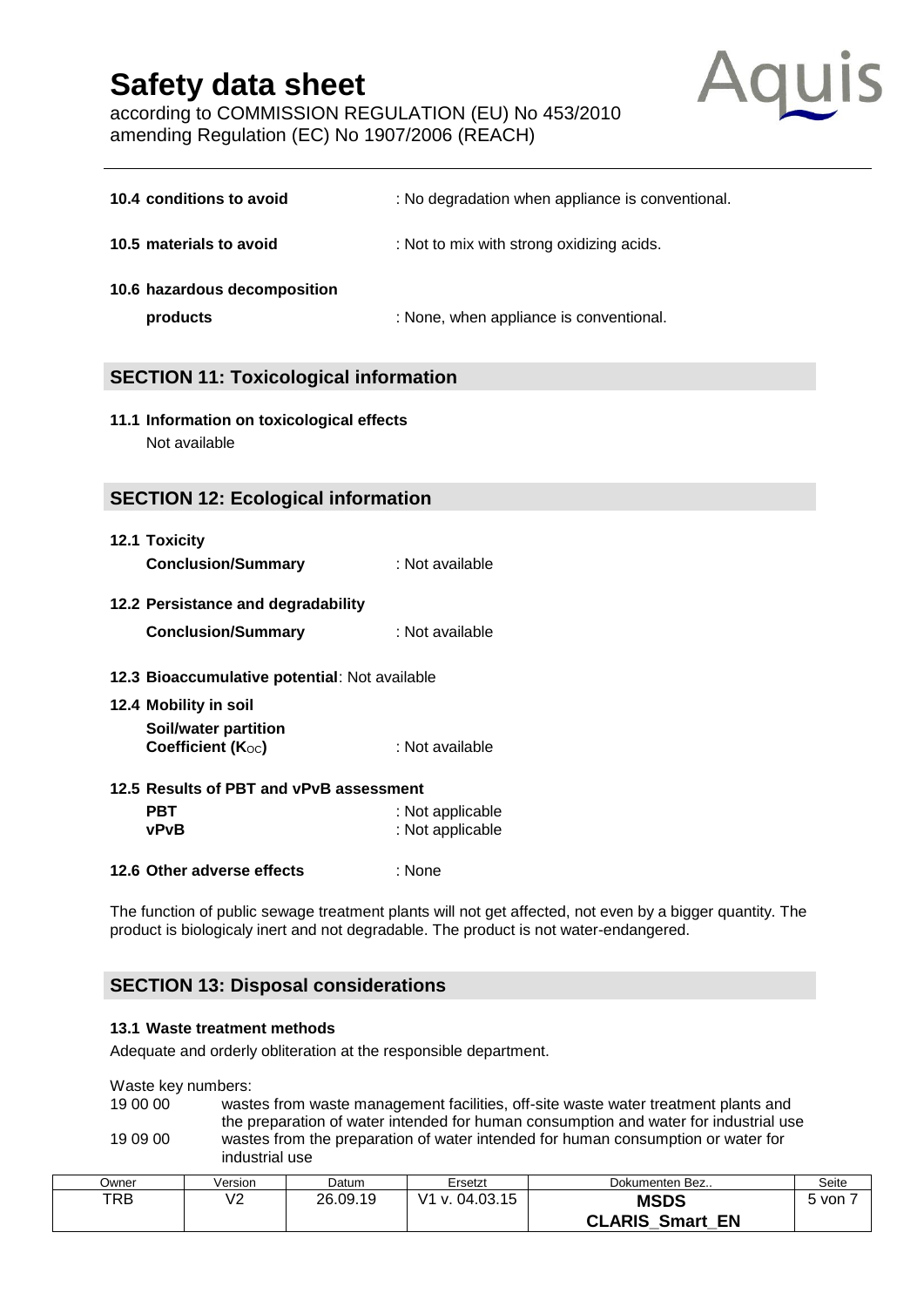according to COMMISSION REGULATION (EU) No 453/2010 amending Regulation (EC) No 1907/2006 (REACH)



19 09 04 spent activated carbon

19 09 05 saturated or spent ion exchange resins<br>19 09 99 wastes not otherwise specified

wastes not otherwise specified

Recycling through producer.

Disposal of smaller quantities through domestic waste (waste key number 20 01 39 plastics)

#### **SECTION 14: Transport information**

#### **14.1 UN number**

| ADR/RID |  |
|---------|--|
| ADN     |  |
| IMDG    |  |
| IATA    |  |

#### **14.2 UN proper shipping name**

| ADR/RID |  |  |    |
|---------|--|--|----|
| ADN     |  |  |    |
| IMDG    |  |  | ٠. |
| IATA    |  |  |    |
|         |  |  |    |

#### **14.3 Transport hazard class(es)/marks**

#### **14.4 Packing group**

| ADR/RID     |  |
|-------------|--|
| ADN         |  |
| <b>IMDG</b> |  |
| IATA        |  |
|             |  |

#### **14.5 Environmental hazards**

| ADR/RID     | : No |
|-------------|------|
| <b>ADN</b>  | : No |
| <b>IMDG</b> | : No |
| <b>IATA</b> | : No |
|             |      |

#### **14.6 Special precautions for user/Additional information**

| ADR/RID | : Not regulated |
|---------|-----------------|
| ADN     | : Not regulated |
| IMDG    | : Not regulated |
| IATA    | : Not regulated |

#### **14.7 Transport in bulk according to Annex II of MARPOL 73/78 and the IBC Code** Not available

| Jwner | Version | Datum    | Ersetzt                                       | Dokumenten Bez                           | Seite |
|-------|---------|----------|-----------------------------------------------|------------------------------------------|-------|
| TRB   | V2      | 26.09.19 | $\overline{14}$<br>. 04.03.15<br>$\mathbf{V}$ | <b>MSDS</b><br><b>CLARIS Smart</b><br>EN | 6 von |